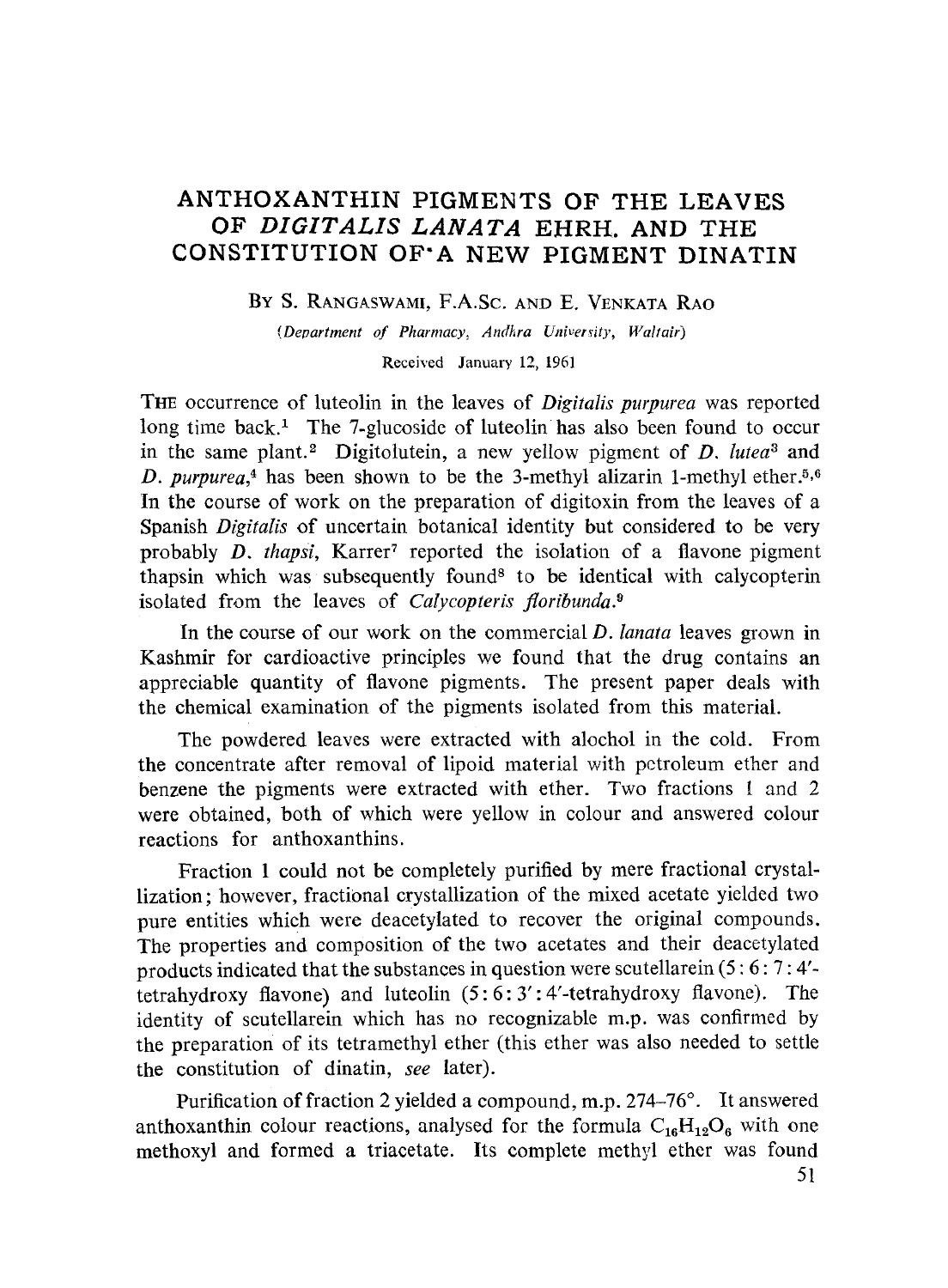to be identical with scutellarein tetramethyl ether and its demethylation product with scutellarein. Thus the pigment seems to be a monomethyl ether of scutellarein not described in the literature so far and is therefore designated as dinatin. The pigment was soluble in aqueous sodium carbonate solution indicating a free 7-hydroxy group. Of the three remaining positions for the methoxyl the 4' and 6 positions have a greater probability than the 5, since the 5-hydroxyl group in anthoxanthins is known to be relatively hindered. The first possibility (4'-position) for the methoxyl can easily be settled if on alkaline degradation anisic acid and/or p-methoxyacetophenone can be identified among the products. This approach however was ruled out as not enough material was available for a fission experiment. Hence recourse was had to the following synthetie approach. The compound dinatin was fully alkylated using ethyl sulphate and the complete mixed ether compared directly with synthetic specimens of 5: 6: 7-triethoxy-4' methoxyflavone and 5 : 7 : 4'-triethoxy-6-methoxyflavone. The triethyl ether of dinatin was found to be identical with the former but not with the latter, indicating that dinatin is 4'-O-methyl scutellarein (Vil). This structure for dinatin agrees with the observation that it gives a positive Bargellini<sup>10</sup> test which is considered to be characteristic of flavones and flavonols having hydroxyl groups in the 5:6:7-positions.

The synthetic triethoxy-monomethoxy compounds mentioned above and which are not described in the literature were prepared from phloracetophenone diethyl ether along the lines described by Sastri and Seshadri.<sup>11</sup> except that the rearrangement of the substituted benzoyloxy compound to the diketone has been accomplished by the method of Gallagher *et al.*<sup>12</sup> The sequence of reactions is shown in Chart 1.

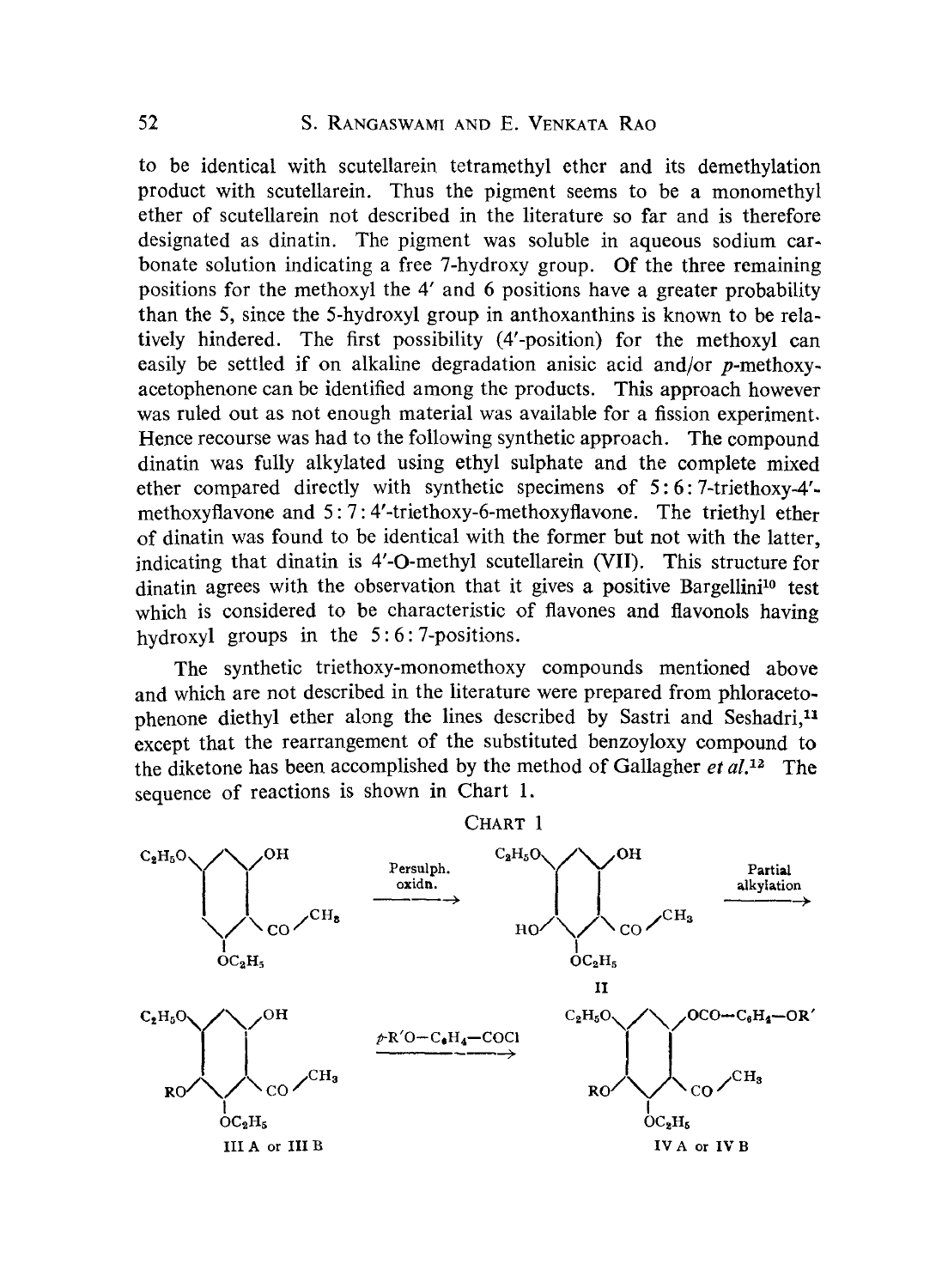Anthoxanthin Pigments of Leaves of Digitalis lanata *Ehrh*. 53



 $R = O C_2 H_5$  and  $R' = O CH_3$  in the A series and  $R = OCH_3$  and  $R' = OC_2H_5$  in the B series

#### EXPERIMENTAL

*Note*.--The alkoxyl content of mixed ethers described herein are calculated and expressed as ethoxyl.

The powdered leaves (3 kg.) were extracted with  $90\%$  alcohol (4 × 6) litres) in the cold. The combined extracts were concentrated under reduced pressure to 800 ml. and extracted in succession with petroleum ether  $(5 \times$ 500 ml.), benzene (5  $\times$  500 ml.) and ether (6  $\times$  400 ml.). After these extractions the concentrate was almost devoid of anthoxanthin pigments (magnesiumhydrochloric acid reaction). All the extracts were washed with water and dried over sodium sulphate.

The petroleum ether extract  $(32 g)$  and the benzene extract  $(41 g)$  were dark-greenish-brown amorphous semi-solids and were not examined further.

*Ether extract.*--The bulk of the solvent was removed by distillation and the concentrate was set aside for three days when a yellow solid separated (fraction 1,  $2.8$  g.). It was filtered and washed with petroleum ether followed by ether. The filtrate was further concentrated and set aside for a number of days when some more yellow solid separated (fraction 2,  $0.8 \text{ g}$ .). The mother liquors of fraction 2 did not yield any more solid.

*Fraction* 1.—This gave a red colour with magnesium and hydrochloric acid. With lead acetate in alcohol solution it gave ah yellow precipitate. It was soluble in aqueous sodium hydroxide and sodium carbonate solutions.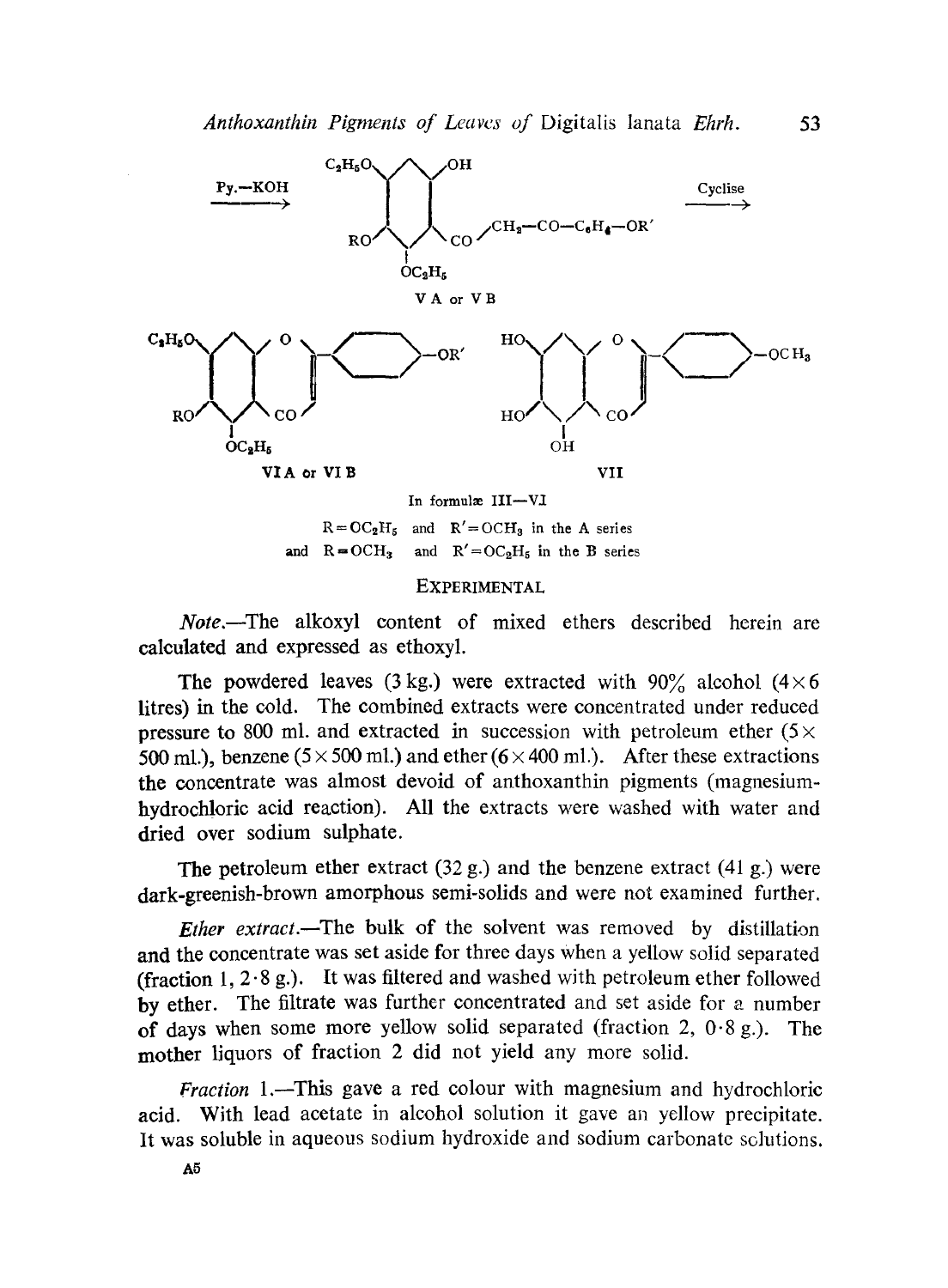With alcoholic ferric chloride it gave a deep-brown colour. The solid melted indefinitely between  $270^\circ$  and  $300^\circ$ . Repeated fractional crystallizations from the common organic solvents did not yield wholly satisfactory results. The material (2 g.) was acetylated by heating under reflux with anhydrous sodium acetate (4 g.) and acetic anhydride (5 ml.) at 130–40 $^{\circ}$  for 4 hours. The crude acetate  $(2.2 g)$  after an initial crystallization from benzenepetroleum ether was fractionally crystallized from acetone. The less soluble fractions were combined and crystallized twice from alcohol-acetone when long silky needles were obtained, m.p.  $238-40^{\circ}$  (acetate A)  $(1.2 \text{ g.})$ .

The more soluble fractions after repeated crystallizations from alcohol gave colourless needles, m.p.  $215-17^\circ$  (acetate B) (0.4 g.).

## *Characterization of acetates A and B*

*Acetate A, m.p.* 238-40°.—On magnesium-hydrochloric acid reduction it gave ah orange-red colour. With alcoholic ferric chloride no colour was obtained. Found: C,  $60.4$ ; H,  $4.3$ ;  $-COCH_3$ ,  $38.6\%$ . C<sub>23</sub>H<sub>18</sub>O<sub>10</sub> (Scutellarein tetraacetate) requires: C,  $60.8$ ; H,  $4.0$ ;  $-COCH<sub>3</sub>(4)$ ,  $37.9\%$ .

*Deacetylation of A to scutellarein.--A* solution of the substance (300 mg.) in alcohol (20 ml.) and acetone (4 ml.) was refluxed with  $1 N$  sulphuric acid (lOO mi.) for lO hours in a water-bath. The organic solvents were removed under reduced pressure and the aqueous residue cooled, when ah yellow solid separated out, which was filtered, washed with water and dried (yield 180 mg.). It crystallized from methanol as yellow leaflets. It did not melt below 340° but decomposed above 350°. It gave a red colour on reduction with magnesium-hydrochloric acid, an yellow precipitate with lead acetate and a reddish-brown colour with alcoholic ferric chloride. It formed ah yellow solution with aqueous sodium hydroxide and sodium carbonate solutions which immediately turned green. Found: C, 63.4; H,  $3.8\%$ . C<sub>15</sub>H<sub>10</sub>O<sub>6</sub> (scutellarein) requires: C,  $63.0$ ; H,  $3.5\%$ .

*Methylation of scutellarein.*—A solution of the substance (80 mg.) in anhydrous acetone  $(15 \text{ ml.})$  was refluxed for 30 hours with dimethyl sulphate (1 ml.) and anhydrous potassium carbonate  $(2 g.)$ . The product was crystallized from acetone-petroleum ether and then from alcohol when colourless prisms were obtained, m.p. 156-58°. It gave no colour with ferric chloride. Found: C, 67.1; H, 4.9;  $-OCH_3$ , 34.8%.  $C_{19}H_{18}O_6$  (scutellarein tetramethyl ether) requires: C, 66.7; H, 5.3;  $-OCH<sub>3</sub>(4)$ , 36.2%.

*Acetate B, m.p.*  $215-17^\circ$ . This substance gave an orange-red colour on reduction with magnesium-hydrochloric acid but gave no colour with ferric chloride. Found: C,  $60.2$ ; H,  $4.5$ ;  $-COCH_3$ ,  $38.6\frac{\textdegree}{\textdegree}$ . C<sub>23</sub>H<sub>18</sub>O<sub>10</sub>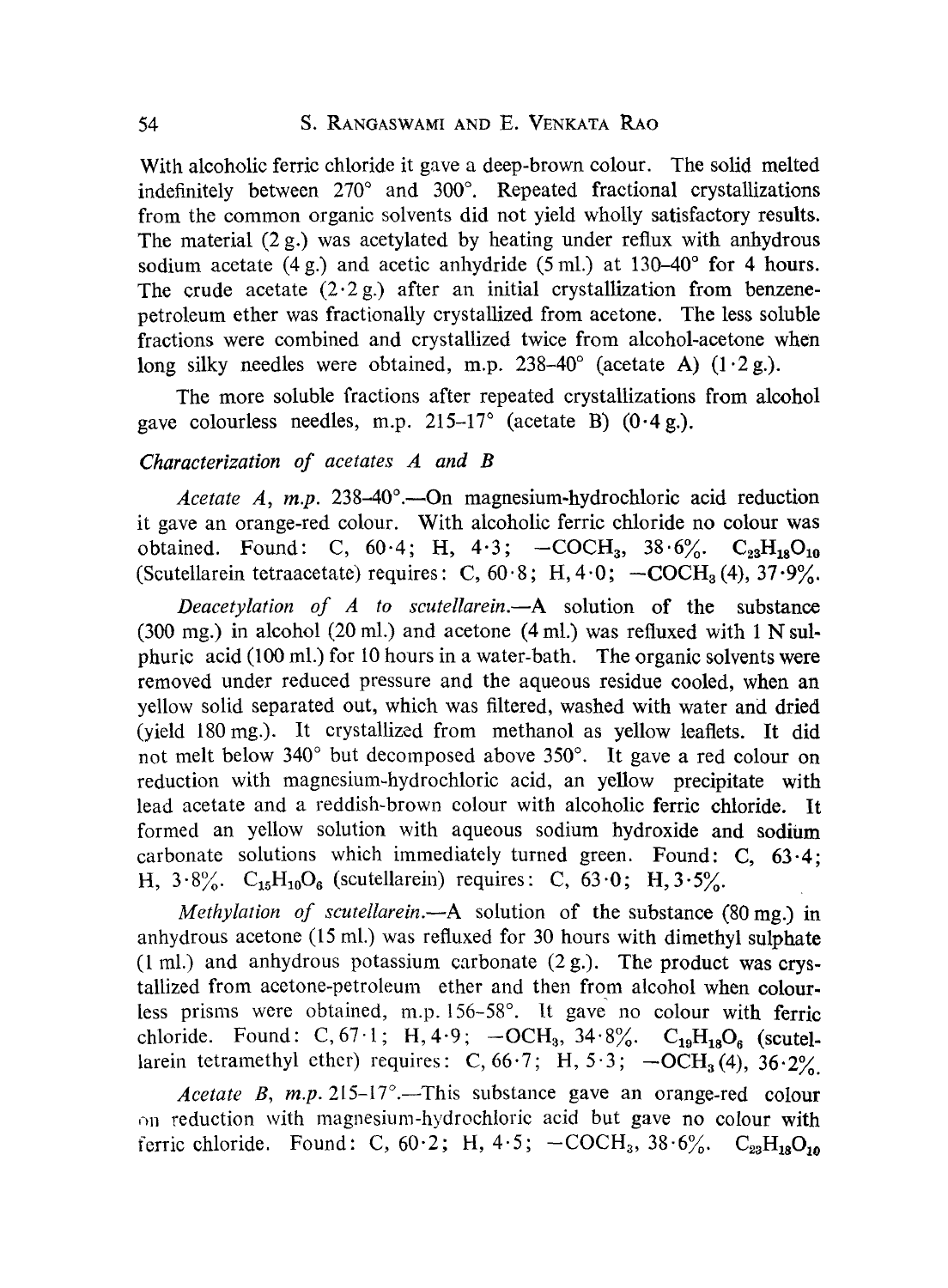(luteolin tetraacetate) requires: C,  $60.8$ ; H,  $4.0$ ;  $-COCH_2$  (4),  $37.9%$ 

*Deacetylation of B to luteolin.*—The substance  $(0.3 g)$  was dissolved in alcohol (25 ml.), treated with 1 N sulphuric acid (100 ml.) and the mixture refluxed for 10 hours in a water-bath. The yellow solid that separated out on working up the product was filtered, washed with water and dried (yield 160 mg.). It crystallized from alcohol as yellow needles, m.p.  $334-38^\circ$ . Ir gave an orange-red colour on reduction with magnesium-hydrochloric acid, a yellow precipitate with lead acetate anda greenish-brown colour with ferric chloride. Found: C,  $62.8$ ; H,  $3.9\%$ . C<sub>15</sub>H<sub>10</sub>O<sub>6</sub> (luteolin) requires C,  $63.0$ ; H,  $3.5\%$ .

*Fraction 2.*-Repeated fractional crystallizations from alcohol rejecting each time the less soluble portion gave pale-yellow needles, m.p.  $274-76^\circ$ (dinatin, yield  $0.5$  g.). It was soluble in sodium hydroxide and sodium carbonate solutions, gave an orange-red colour with magnesium-hydrochloric acid, yellow precipitate with lead acetate and dark-brown colour with ferric chloride. Bargellini test was positive. Found: C,  $63.6$ ; H,  $4.5$ ;  $-OCH_3$ , 10.4%.  $C_{16}H_{12}O_6$  requires: C, 64.0; H, 4.0;  $-OCH_3(1)$ ,  $10.3\%$ .

*Dinatin triacetate.--Dinatin* (100mg.) was acelytated with anhydrous sodium acetate and acetic anhydride and the product crystallized twice from benzene-petroleum ether and once from ethyl acetate when it was obtained as prismatic needles, m.p.  $168-70^{\circ}$  (yield 70 mg.). It gave no colour with ferric chloride. Found: C,  $62.5$ ; H,  $4.7$ ;  $-OCH<sub>3</sub>$ ,  $7.0$ ;  $-COCH<sub>3</sub>$ , 31.2%.  $C_{22}H_{18}O_9$  (triacetate) requires: C, 62.0; H, 4.3;  $-OCH_3(1)$ ,  $7.3$ ;  $-COCH<sub>3</sub>(3)$   $30.3%$ .

*Methyl ether of dinatin.*--The substance (100 mg.) was dissolved in dry acetone  $(15 \text{ ml.})$  and to the solution anhydrous potassium carbonate (2 g.) and dimethyl sulphate (1 mi.) were added and thc mixture was refluxcd for 30 hours. The product was crystallized from alcohol (charcoal) whea colourless prisms, m.p.  $158-60^{\circ}$ , were obtained (40 mg.). The substance gave no colour with ferric chloride. Found: C,  $67.0$ ; H,  $5.8$ ;  $-OCH<sub>3</sub>$ , 35.3%.  $C_{19}H_{18}O_6$  (scutellarein tetramethyl cther) requires: C, 66.7; H, 5.3;  $-OCH<sub>3</sub>(4)$ ,  $36.2\%$ . Mixed m.p. with tetramethyl scutellarein *(see* above) was undepressed (156–58°).

*Demethylation of dinatin.~The* substance (100mg.) was dissolved in glacial acetic acid  $(2 \text{ ml.})$  and treated with a saturated solution of hydrobromic acid in glacial acetic acid  $(4 \text{ ml.})$  and the mixture was heated in a boiling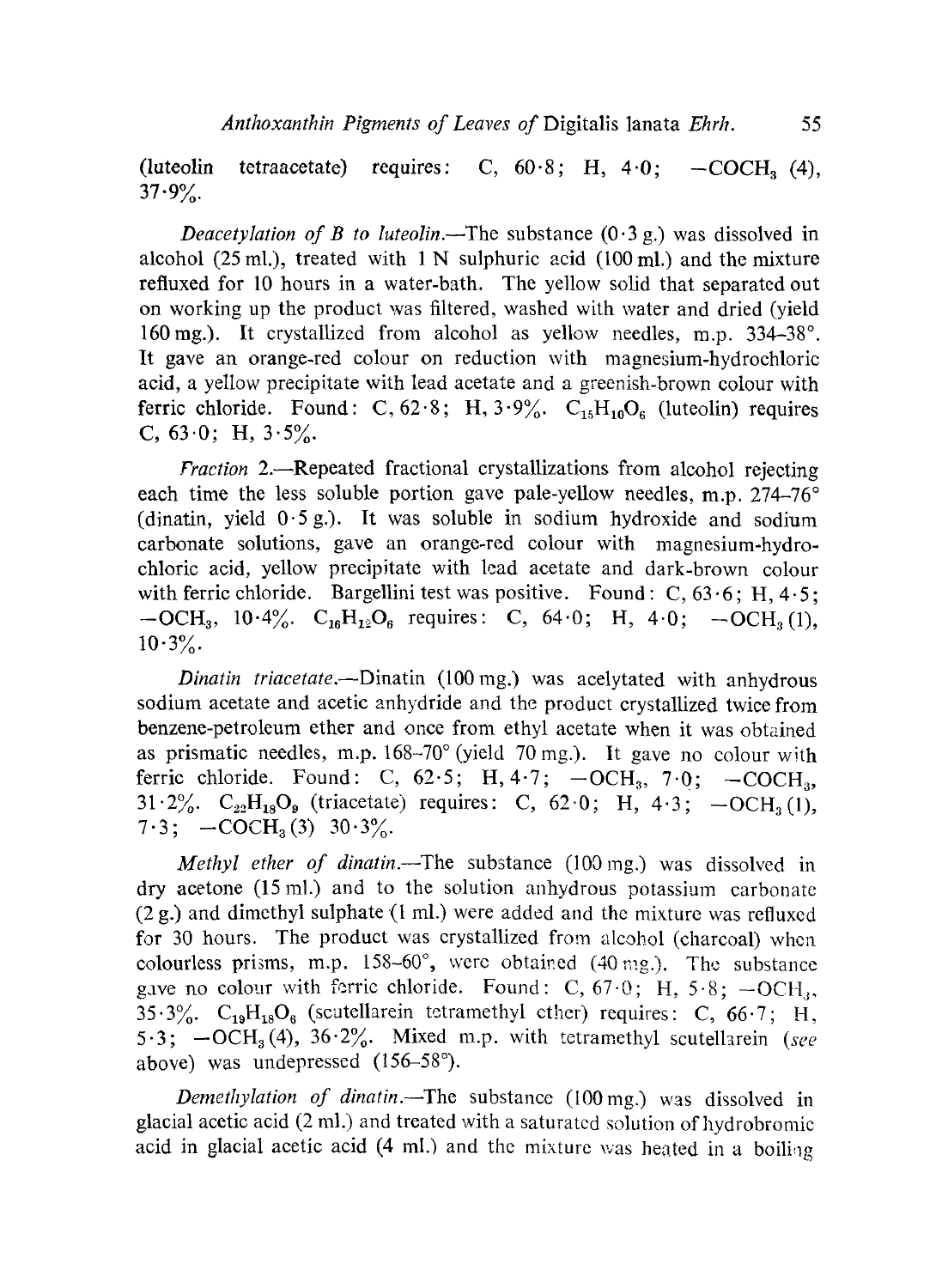water-bath for 2 hours. The product crystallized from alcohol as small yellow leaflets which did not melt below 340°. The substance answered all the colour reactions described above under scutellarein. Found: C, 62.6; H, 3.9;  $-OCH_3$ , nil.  $C_{15}H_{10}O_6$  (scutellarein) requires: C, 63.0;  $H, 3.5\%$ 

*Triethyl ether of dinatin.*—Dinatin (70 mg.) was dissolved in acetone  $(12 \text{ ml.})$  and to the solution anhydrous potassium carbonate  $(2 g.)$  and diethyl sulphate  $(0.8 \text{ ml.})$  were added and the mixture was refluxed for 48 hours. The product was twice crystallized from acetone-petroleum ether when colourless needles were obtained, m.p.  $144-46^{\circ}$ . Found: C,  $68.4$ ; H,  $6.7$  $-C_2H_5$ , 45.9%.  $C_{22}H_{24}O_6$  requires: C, 68.7; H, 6.3;  $-C_2H_5$  (4),  $46.9%$ .

## *Synthesis of 5:6:7-Triethoxy-4'-Methoxy Flavone*

*2 : 5-Dihydroxy-4 : 6-diethoxy acetophenone* (/D.--2-Hydroxy-4 : 6-diethoxy acetophenone<sup>13</sup> (I), m.p. 84-85 $^{\circ}$  (2 g.), was treated with pyridine (20 ml.) and potassium hydroxide  $(5 g.)$  in water  $(30 ml.)$  and the solution cooled to a temperature of  $15-20^\circ$  and kept continuously stirred. A solution of potassium persulphate  $(2.5 g.)$  in water  $(50 ml.)$  was then introduced dropwise during the course of 4 hours, the temperature being maintained at  $15-20^\circ$  throughout the reaction. After allowing to stand for 24 hours the reaction mixture was rendered acid to congo-red by the addition of cone. hydrochloric acid. The unreacted original ketone which separated was filtered and washed with a small quantity of water. The combined aqueous filtrate and washings were treated with sodium sulphite (1g.), conc. hydrochloric acid (35 ml.) was then added and the solution heated at  $85-90^\circ$  in a water-bath for 30 minutes. On cooling it rapidly deposited a brownishyellow crystalline material which was filtered, washed with water and dried. m.p. 120-23 $^{\circ}$  (yield 0.9 g.). It crystallized from alcohol as yellow prisms, m.p. 125-26 $^{\circ}$  and gave the characteristic colour reactions of p-dihydroxy phenols.<sup>11</sup> Found: C, 60.5; H, 7.0;  $-OC_2H_5$ , 36.7%.  $C_{12}H_{16}O_5$  requires: C, 60.0; H,  $6.7\frac{\%}{6}$ ;  $-OC_2H_5(2)$ ,  $37.5\frac{\%}{6}$ .

*2-Hydroxy-4 :* 5: *6-triethoxy acetophenone (llI A).--The* 2: 5-dihydroxy compound (650 mg.) was dissolved in acetone (10 mi.) and benzene (40 ml.) and treated with anhydrous potassium carbonate  $(1.5 g)$  and diethyl sulphate  $(0.4 \text{ ml.}; 1.1 \text{ mole})$  and the mixture refluxed in a water-bath for 12 hours. The inorganic salts were filtered and washed with hot benzene. The filtrate and washings were washed with  $5\%$  aq. sodium carbonate and water, dried over sodium sulphate and the solvent removed under vacuum. The reddishbrown oily residue was taken in ether and diluted with petroleum ether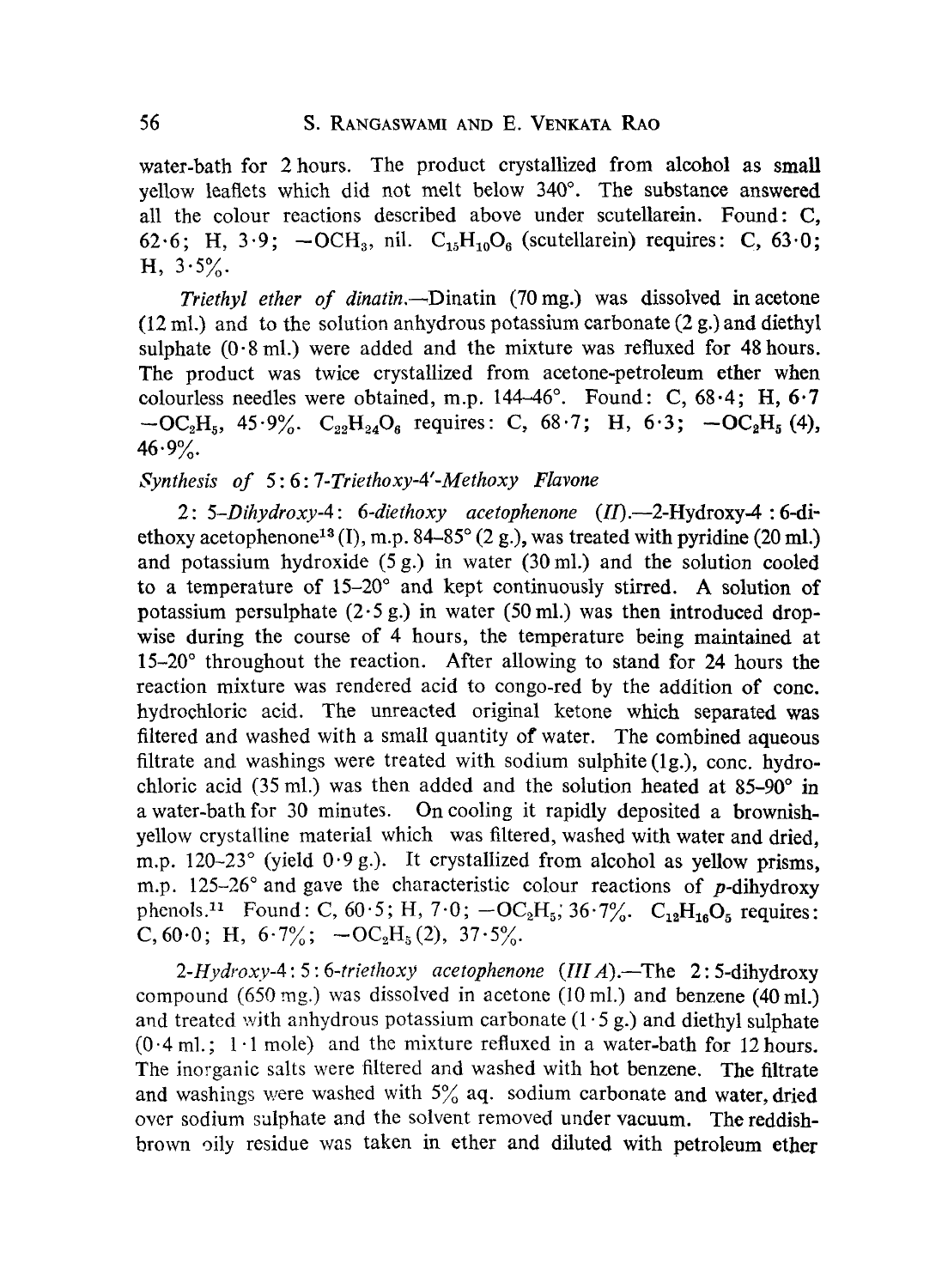when the last traces of unchanged dihydroxy compound got precipitated. The clear petroleum ether solution after the removal of solvent gave 2-hydroxy-4:5:6-triethoxy acetophenone as ah orange-yellow oil (yield 350 mg.). It gave a deep violet-brown colour with ferric chloride.

*2-Anisoyloxy-4 : 5 : 6-triethoxy acetophenone (IV A).--2-Hydroxy-4 :* 5: 6 triethoxy acetophenone (360mg.) was anisoylated by heating with freshly distilled anisoyl chloride  $(0.5 \text{ ml.})$  and dry pyridine  $(10 \text{ ml.})$  for 2 hours on a boiling water-bath. The reaction mixture was poured into ice-cold water containing hydrochloric acid with stirring. The anisoyl derivative which separated as a semi-solid was taken in ether, the ether solution washed successively with dilute hydrochloric acid, aq. sodium carbonate and water, dried over sodium sulphate and the solvent distilled, when an orange-red semi-solid  $(0.5 \text{ g})$  was obtained. Attempts to crystallise it proved unsuccessful. Ir was insoluble in sodium hydroxide and gave no colour with ferric chloride.

*Diketone* (VA).—The above anisoyl derivative (0.5 g.) was taken in dry pyridine (4 ml.) and freshly powdered potassium hydroxide  $(0.8g)$  was added to ir. The mixture was shaken for 4 hours in a water-bath maintained at 45°, then treated with  $20\%$  ice-cold acetic acid (30 ml.) and left in the icechest overnight. The crude diketone was crystallized twice from methanol when bright yellow prismatic needles, m.p.  $114-16^{\circ}$ , were obtained (yield  $0.3$  g.). It gave a green colour with ferric chloride. Found: C,  $64.9$ ; H, 6.9;  $-\text{OC}_2\text{H}_5$ , 43.1%.  $\text{C}_{22}\text{H}_{26}\text{O}_7$  requires: C, 65.7; H, 6.5;  $-\text{OC}_2\text{H}_8$ (4),  $44.8\%$ 

5: 6: *7-Triethoxy-4'-methoxy flavone (VIA).--A* mixture of the above diketone  $(0.2 g.)$ , glacial acetic acid  $(3 ml.)$  and fused sodium acetate  $(0.5 g.)$ was gently boiled for 3 hours and diluted with water (20 mi.) when a colourless solid separated. It was filtered, washed with water, dried and crystallized from acetone-petroleum ether and ether-petroleum ether, when colourless needles wcre obtained, m.p.  $146-48^\circ$  (yield 70 mg.). It gave an orangered colour with magnesium-hydrochloric acid but gave no colour with ferrie chloride. Found: C,  $68.4$ ; H,  $6.6$ ;  $-\text{OC}_2\text{H}_5$ ,  $44.8\%$ .  $\text{C}_{22}\text{H}_{24}\text{O}_6$  requires: C,  $68.7$ ; H,  $6.3$ ;  $-OC<sub>2</sub>H<sub>5</sub>$  (4),  $46.9%$ . Mixed m.p. between this compound and triethyl dinatin was undepressed (145–47°).

# *Synthesis of 5:7:4'-Triethoxy-6-Methoxy Flavone.*

*2-Hydroxy.5-methoxy-4 : 6-diethoxy acetophenone (III* B). 2 : 5-Dihydroxy-4: 6-diethoxy acetophenone *(II)* (350 mg.) was partially methylated using  $1 \cdot 1$  mole of dimethyl sulphate. The product was obtained as an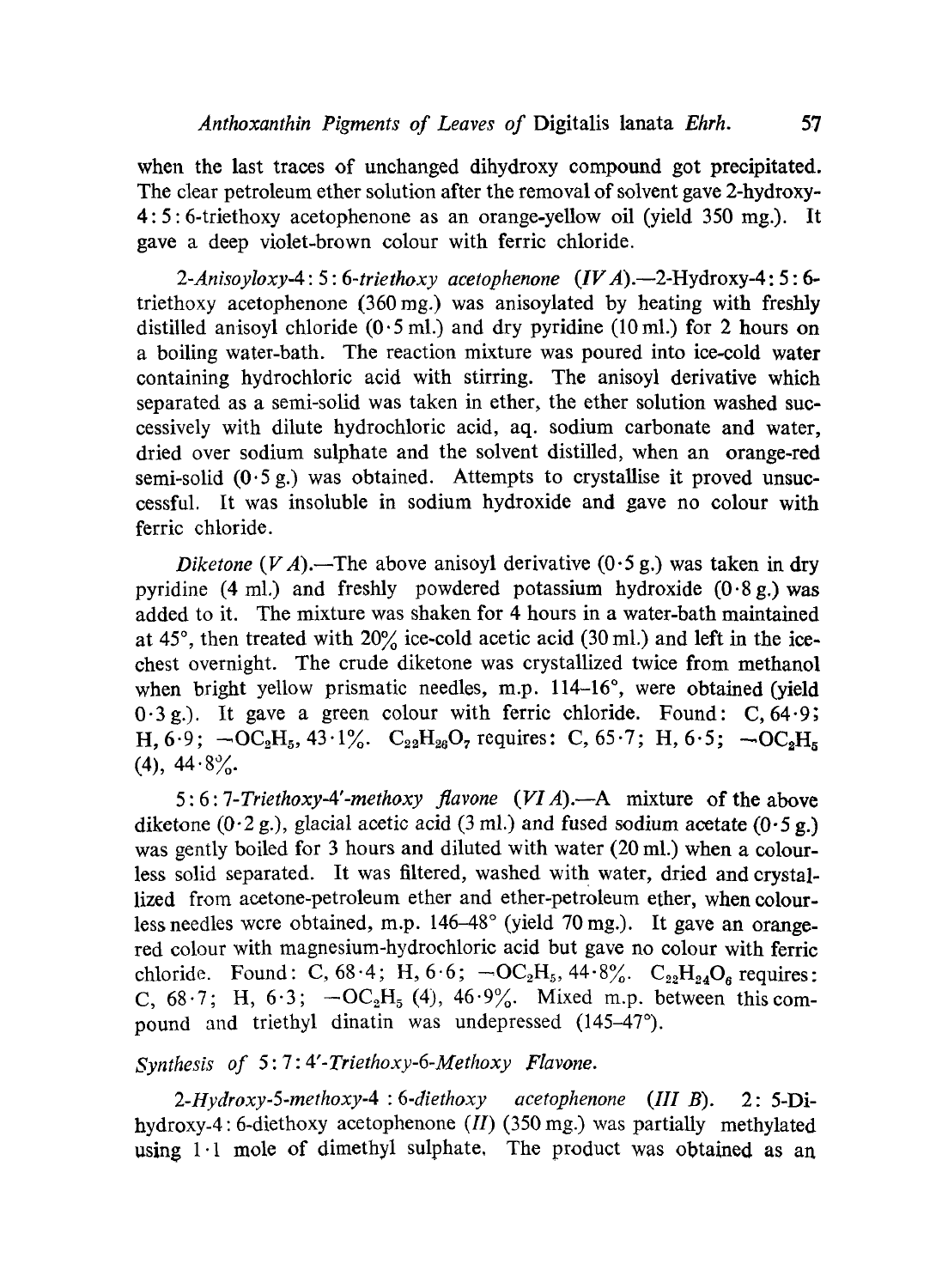orange-yellow oil (270mg.) which gave a violet-brown colour with ferric chloride.

*2-(p-Ethoxy benzoyloxy)-5-methoxy-4 : 6-diethoxy acetophenone (IV B).--*  The above described product  $(270 \text{ mg})$  was treated with pyridine  $(10 \text{ ml})$ . and freshly distilled p-ethoxy-benzoyl chloride  $(0.5 \text{ ml.})$  and the mixture heated under reflux for 3 hours in a water-bath. The product was worked up as described earlier under the anisoyloxy compound. The p-ethoxybenzoyl derivative could be obtained only as semi-solid (yield 300mg.) which did not dissolve in aq. sodium hydroxide and gave no colour with ferric chloride.

*Diketone*  $(VB)$ .—The above acyl derivative  $(300 \text{ mg})$  was dissolved in dry pyridine (3 ml.) and freshly powdered potassium hydroxide  $(0.6 g)$ . was added and the reaction carried out as already described. The crude diketone was crystallized from methanol when bright yellow prismatic needles, m.p.  $97-98^\circ$  (yield 200 mg.), were obtained. The substance gave a green colour with ferric chloride. Found: C,  $65.2$ ; H,  $6.9$ ;  $-OC<sub>2</sub>H<sub>5</sub>$ , 43.4%.  $C_{22}H_{26}O_7$  requires: C, 65.7; H, 6.5;  $-OC_2H_5(4)$ , 44.8%.

5 : 7: *4'-Triethoxy-6-methoxyflavone (VIB).--The* above diketone(100 mg.) was cyclised by heating with glacial acetic acid and fused sodium acetate for 3 hours and the product crystallized from ether-petroleum ether when colourless needles, m.p.  $138-40^{\circ}$  (yield 40 mg.) were obtained. The substance gave an orange-red colour with magnesium-hydrochloric acid but gave no colour with ferric chloride. Found: C,  $68.3$ ; H,  $6.7$ ;  $-OC<sub>2</sub>H<sub>5</sub>$ ,  $45.2\%$ .  $C_{22}H_{24}O_6$  requires: C, 68.7; H, 6.3;  $-OC_2H_5(4)$ , 46.9%. Mixed m.ps. of this substance (VI B) with synthetic (VI A) described above and with triethyl dinatin separately were depressed  $(120-27^\circ$  and  $122-28^\circ$  respectively).

### ACKNOWLEDGEMENT

One of the authors (E. V. R.) thanks the Government of India for a National Research Fellowship.

#### **REFERENCES**

| 1. Fleischer and Fromm                                     | Ber., 1899, 32, 1184.                |
|------------------------------------------------------------|--------------------------------------|
| 2. Nakamura, Ohta and<br>Hukuti                            | J. Pharm. Soc. Japan, 1936, 56, 107. |
| 3. Adrian and Trillat                                      | Compt. rend., 1899, 129, 889.        |
| 4. Paris                                                   | <i>Ibid.</i> , 1954, 238, 932.       |
| 5. Janot, Chabasse-<br>Massoneau, deGraeve and<br>Goutarel | Bull. Soc. Chim. France, 1955, 108.  |